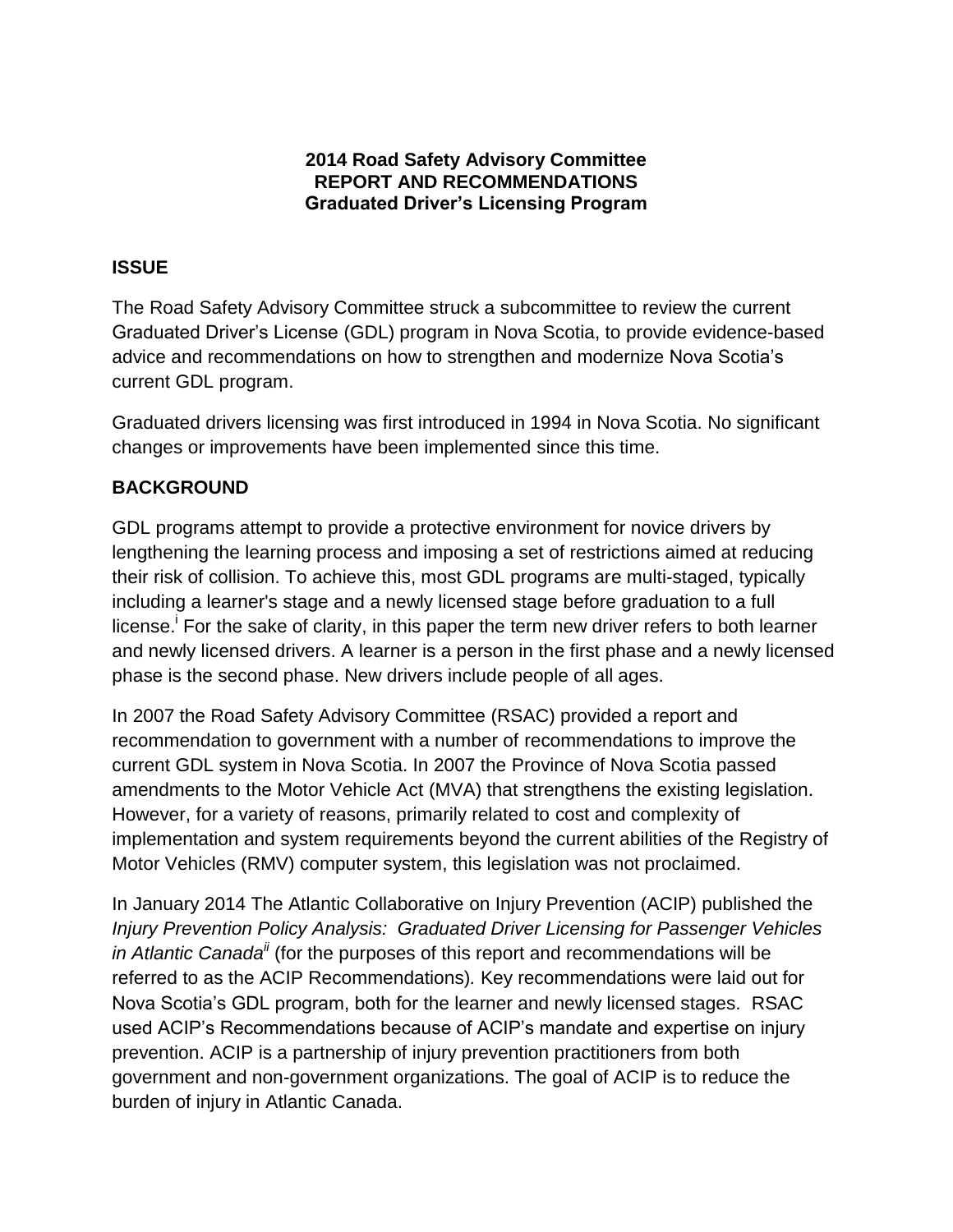Following the release of ACIP's Recommendations, Shirley Ann Burdock, RSAC's Community Co-chair, recommended that RSAC strike a Sub-committee in order to review current research and provide recommendations to government on changes needed to the current GDL program to enhance road safety. The ACIP Recommendations provided the majority of the evidence-based direction for the RSAC Sub-committee to make these recommendations.

Despite the well-documented success of GDL across North America, significant numbers of new drivers, particularly youth, who are protected by the program, still crash<sup>iii</sup>. While GDL legislation may exist in a jurisdiction, the components may not follow best GDL practices based on evidence, and therefore may not have the greatest crash reduction. The stronger the components of the GDL program, the greater the reduction in serious and fatal crashes.

The issues addressed by a strong GDL program and the recommended changes to it are very closely aligned with the Road Safety Advisory Committee's identified priority areas of speed, impaired driving, youth, distracted driving and driver fitness, and it was important for RSAC to provide an updated set of recommendations for Nova Scotia's GDL program.

## **RESEARCH AND ANALYSIS**

The Sub-committee members reviewed the current GDL program, RSAC's 2007 Report and Recommendation on GDL program review, the 2007 un-proclaimed amendments to the MVA, and the ACIP Recommendations. Staff from the department of Transportation and Infrastructure Renewal, Service Nova Scotia, and Health and Wellness also conducted a review of other peer-reviewed research literature and provided analysis to the committee on components of the GDL.

Representatives from the Nova Scotia Youth Road Safety Committee provided input to Sub-committee members on feedback from the May 2014 road safety youth camp held in Cape Breton. The camp engaged youth (aged15-17) on road safety issues, one of which was feedback on GDL components and the potential impact different aspects have or could have on their lives.

Nova Scotia's GDL program applies to all new drivers, regardless of their age. Considering that all new drivers are at an increased crash risk, this is something that RSAC is not recommending change, especially since evaluations have shown that the collision reductions from these GDL programs extend to new drivers of all ages. For the same reasons, New Zealand, whose GDL program originally applied only to drivers under the age of 25, has extended its program to new drivers of any age<sup>iv</sup>.

### **RECOMMENDATIONS**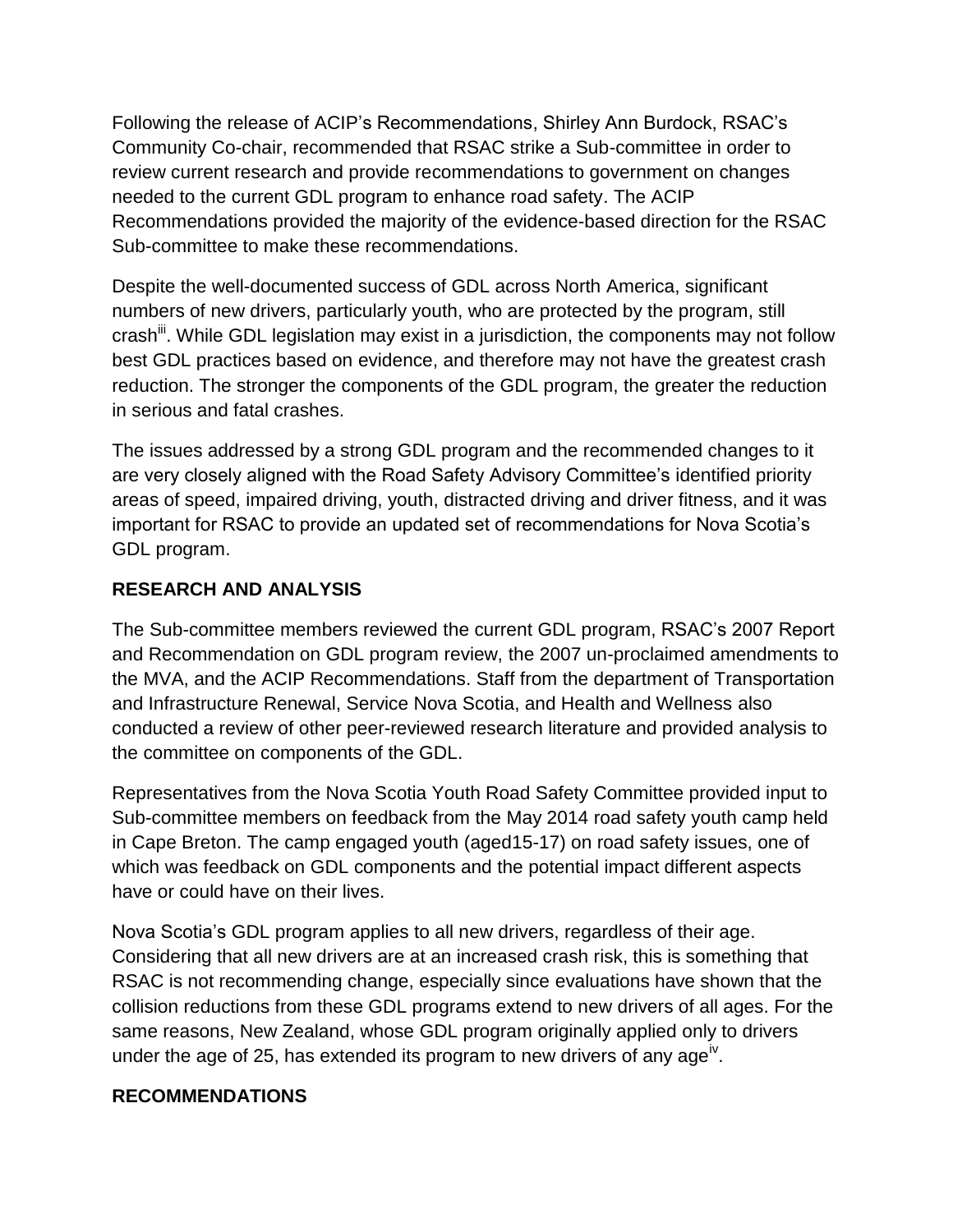RSAC recommends the following improvements to the province's GDL program. With the understanding that the Government would like to be able to proclaim and implement any changes to legislation quickly at a relatively low cost, RSAC is recommending a two phase approach to implementation. Phase one recommendations could be implemented first. These recommendations are not only expected to have a significant impact on reducing fatal and serious crashes; they are also expected to be feasible to implement within a reasonable time frame at minimal cost. Phase two recommendations would be more complex to implement and may require greater RMV systems changes or program development and could be included in additional legislation at a future date.

### **Phase One Recommendations**

## **1. Extend the learner phase from 3 – 6 months to 12 months.**

Under the current program, Nova Scotia has the shortest learner phase in Canada and allows drivers to finish at 3 months instead of 6 months if an approved driver trainer course is completed. Research has documented that teen driver safety is improved with longer time spent in the learner phase. $<sup>v</sup>$  The</sup> literature recommends that the learner phase be a minimum of 12 months so that new drivers can gain important experience and exposure to road conditions and driving in all seasons, in a more protective environment.

## **2. Eliminate the time discount for individuals in the learner's phase who take a driver education course.**

Nova Scotia law currently allows new drivers to exit the learner phase early if they complete a driver education course. As mentioned in recommendation one, research supports a longer learner phase, so that new drivers are able to experience driving for a longer period of time in a supervised environment. There is a substantive body of literature arguing that driver education and driver training programs are ineffective in their ability to decrease the risk of car crashes and  $\overline{f}$  fatalities among newly licensed drivers.  $\overline{y}$  When looking specifically at Nova Scotia's GDL program, researchers concluded that the 3-month "time discount" for driver education provided no safety benefit. The study compared the collision rates of the GDL drivers who took driver education and received the time discount and GDL drivers without the time discount. In the first six months licensed, collision rates for 16 and 17 year olds with graduated license driving who had received driver education had a 27% higher crash rate than those who had not received driver education<sup>vii</sup>.

## **3. Extend the night time driving restrictions for Newly Licensed Driver's phase from the current restriction of midnight to 5:00 a.m., to 11:00 p.m. to 6:00 a.m.**

Night driving is more difficult and more dangerous than driving during daylight hours for drivers of all ages<sup>viii</sup>. Research has established that night driving is especially risky for young drivers and there is substantial evidence that night time curfews are effective in reducing crashes<sup>ix</sup>. In a study conducted by McCartt et al. for the Insurance Institute of Highway Safety, researchers found that fatal crash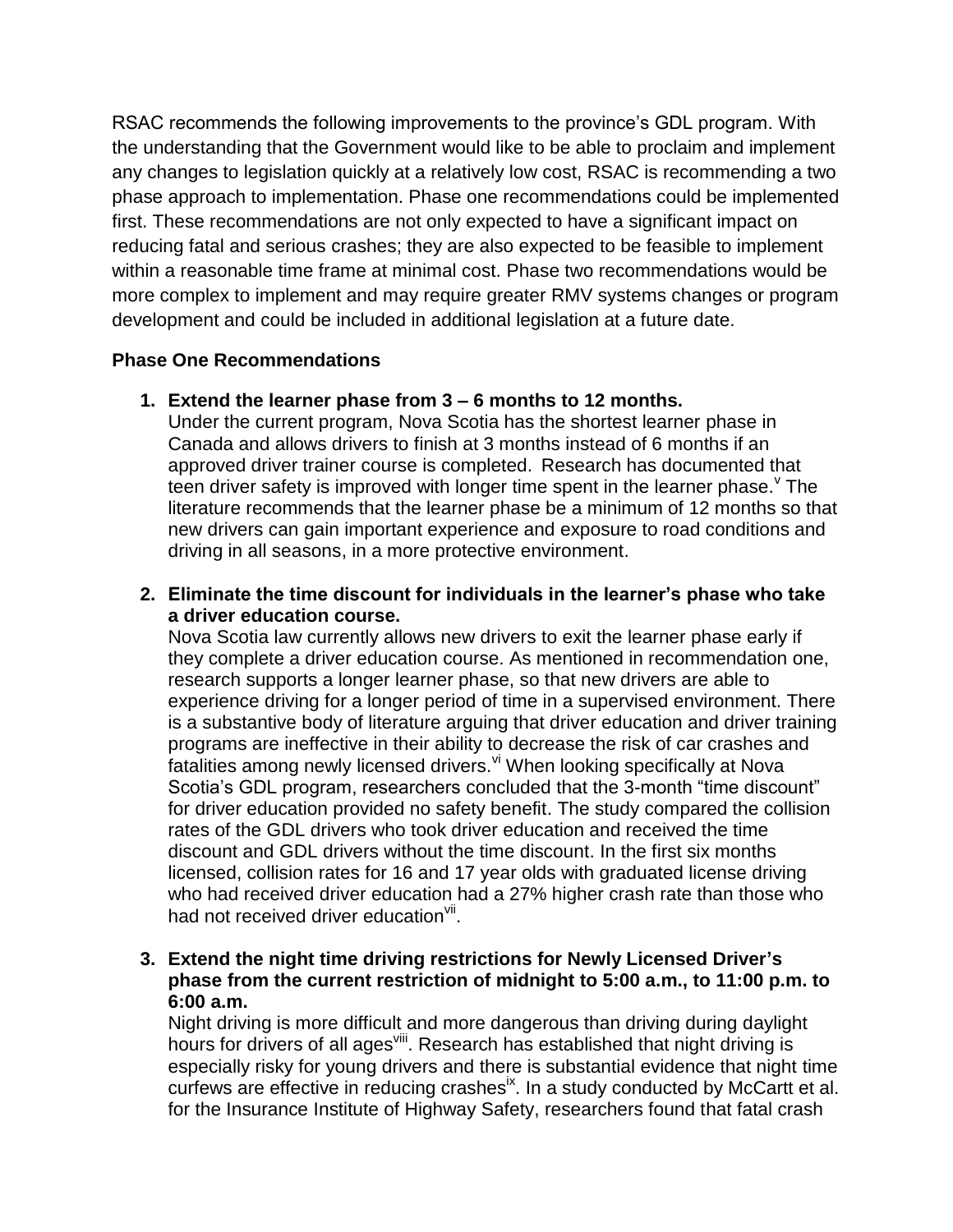rates among 15 – 17 year olds were substantially lower for jurisdictions with laws that had nighttime and passenger restrictions, and the magnitudes of the reductions were reflected by the strengths of the restrictions (longer night time driving restrictions and increased passenger restrictions)<sup>x</sup>. The study found that each additional hour that new teenage drivers were restricted from driving at night reduced the fatal crash rate. For example, nighttime restrictions beginning at 9 p.m. were associated with an estimated 18 percent reduction compared with no restriction; the reduction was 9 percent when driving was limited after 1 a.m.<sup>xi</sup>

#### **4. Increase passenger restrictions for Newly Licensed Driver Phase.**

Newly licensed drivers should be limited to a maximum of two additional passengers, one of whom is a supervisory driver (if there is only one passenger in the vehicle, they do not have to be a supervisory driver). In the case of two additional passengers in the vehicle, the supervisory driver must be in the front passenger seat, and the other passenger must be in the back seat. Fatal crash risk has been found to increase with every additional teenage passenger in the vehicle; the presence of three or more passengers increases the risk of fatal crash for young drivers four times what their risk is when driving alone<sup>xii</sup>.

### **5. Increased supervisory driver requirements.**

In order to qualify as a supervisory driver, the person must have been fully licensed for a full 24 months. Supervisory drivers must maintain a zero blood alcohol content (BAC) and may not be impaired by any other drug. This is to highlight the importance of having zero BAC while driving, and to demonstrate the importance that is associated with supervising a novice driver. In Traffic Injury Research Foundation' (TIRF) extensive study of GDL programs and the safety impact of each component, researchers concluded that a zero BAC for supervisory driver's makes sense because they are in the vehicle not only to monitor and influence the learner's practice driving, but also to take over the driving, if necessary.<sup>xiii</sup>

### **6. Zero BAC for two years after drivers exit the GDL program.**

This is designed to reduce the risk of drinking and driving amongst novice drivers, and to reduce the culture and peer pressure to drink drive. With regards to BAC, MADD Canada reports that alcohol consumption increases young people's relative risk of crash exponentially. In addition to their lack of driving experience, young drivers also tend to be inexperienced with alcohol. Mayhew et al. have suggested that this dual lack of experience leads to a far greater inability to drive after drinking. Even with a relatively low BAC (0.015% to 0.049%), drivers aged 16 – 19 showed a marked increase in relative risk of fatal crash compared to non-drinking drivers of the same age. When the BAC range was increased to 0.05% to 0.079%, drivers in this age group were nine times more likely to have a fatal crash than their sober counterparts<sup>xiv</sup>. Both ACIP and TIRF list zero BAC as a best practice for GDL programs.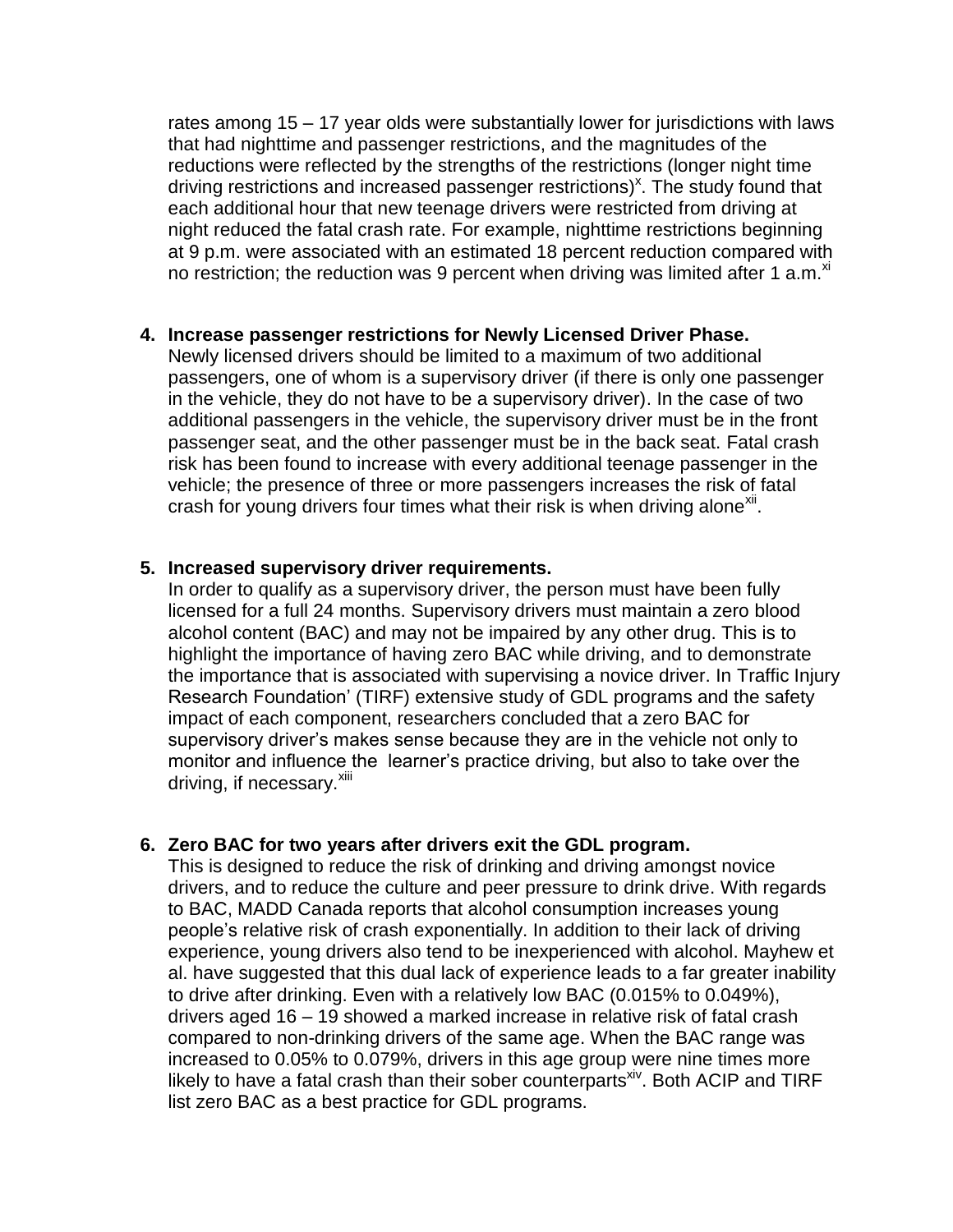#### **Phase Two Recommendations**

**1. Mandatory decals (special identification signage) for all Learner ("L") and Newly Licensed ("N") Drivers.** 

Research completed for the Nova Scotia Department of Health and Wellness found that among young Nova Scotia males, aged 17 – 18 and 21 – 22, unsafe behaviours are evaluated not on risk, but what you can "get away with". The goal of the decals is to encourage newly licensed young drivers to take fewer risks on the road, knowing that they are more likely to be identified by police because of the decals. Decals identifying novice drivers will assist police with enforcement of the GDL restrictions, potentially increasing the effectiveness of the GDL program, as well as signaling to other drivers when new drivers are present. Research from the Children's Hospital of Philadelphia found that police reported crashes for new drivers decreased 9%, and there was an estimated 1624 young probationary drivers for whom a crash was prevented in the first year after the decal law was amended in New Jersey<sup>xv</sup>. Findings suggest that the law is positively affecting probationary drivers' safety.

2. **Introduction of a Hazard Perception tests as a requirement to exit the Graduated Driver's License program.** 

An exit Hazard Perception Test (HPT) should be implemented to ensure that drivers leaving the GDL program have achieved the competencies required to drive with a full license. Research shows that more than 40% of crashes involving young drivers are connected to failure to detect hazards.<sup>xvi</sup> Recent findings show that HPT effectively discriminate between inexperienced and experienced drivers<sup>xvii</sup>. This shows that it is possible to determine who is at a greater risk of collision via HPT.

 i Traffic Injury Research Program. (2014) *About GDL.* <http://yndrc.tirf.ca/gdl/>

ii See[: http://www.acip.ca/Document-](http://www.acip.ca/Document-Library/ACIP%20Policy%20Analysis%20Series/ACIP%20Graduated%20driver%20licensing.pdf)

[Library/ACIP%20Policy%20Analysis%20Series/ACIP%20Graduated%20driver%20licensing.pdf](http://www.acip.ca/Document-Library/ACIP%20Policy%20Analysis%20Series/ACIP%20Graduated%20driver%20licensing.pdf)

iii Traffic Injury Research Foundation. (2005). *TIRF Best Practices for Graduated Drivers Licensing in Canada.* vi.

iv Traffic Injury Research Foundation. (2005). *TIRF Best Practices for Graduated Drivers Licensing in Canada.* 58.

v J Safety Res. 2007;38(2):177-84. *Contribution of the components of graduated licensing to crash reductions*. Epub 2007 Mar 26

vi Mayhew, D.R. & Simpson, H.M.(2002). The safety value of driver education and training. *Injury Prevention BMJ,* 8 (2).